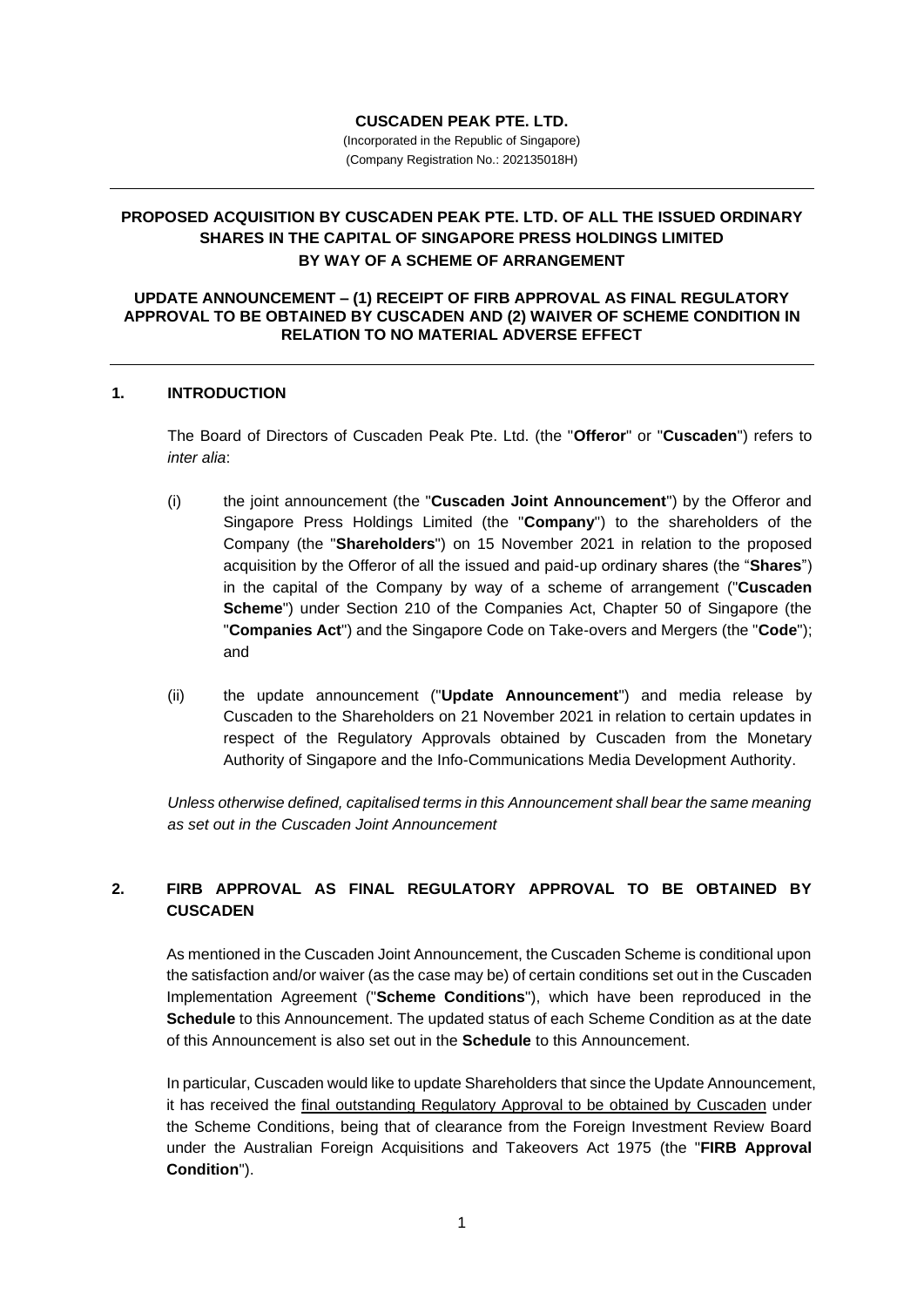Accordingly, all Regulatory Approvals to be obtained by Cuscaden under the Scheme Conditions have been received<sup>1</sup>.

## **3. WAIVER OF SCHEME CONDITION IN RELATION TO NO MATERIAL ADVERSE EFFECT**

Cuscaden has also entered into a supplemental letter with the Company to unconditionally and irrevocably waive the Scheme Condition reproduced in **paragraph 11** of the **Schedule** to this Announcement in relation to there having been no occurrence of any Material Adverse Effect from the date of the Cuscaden Implementation Agreement up to the Relevant Date (both inclusive) ("**No Material Adverse Effect Condition**").

The waiver by Cuscaden of the No Material Adverse Effect Condition shall not operate or be construed as a waiver of a breach or non-fulfilment of any other Scheme Condition.

**With the fulfilment of the FIRB Approval Condition and the waiver of the No Material Adverse Effect Condition, Cuscaden has exhibited its strong commitment to and track record in providing transaction certainty with respect to the Cuscaden Scheme for the benefit of the Shareholders. It is also committed to achieving successful completion of the Cuscaden Scheme expeditiously. Accordingly, Cuscaden will continue to work closely with the Company for the despatch of the Composite Document and convening of the Cuscaden Scheme Meeting as soon as possible, in the interests of Shareholders.**

## **4. RESPONSIBILITY STATEMENT**

The directors of the Offeror (including any who may have delegated detailed supervision of the preparation of this Announcement) have taken all reasonable care to ensure that the facts stated and all opinions expressed in this Announcement (excluding information relating to the Company, SPH REIT or the Keppel Scheme or any opinion expressed by the Company, the Keppel Offeror or the IFA) are fair and accurate and that, where appropriate, no material facts which relate to the Offeror have been omitted from this Announcement the omission of which would make any statement in this Announcement misleading. The directors of the Offeror jointly and severally accept responsibility accordingly.

Where any information has been extracted or reproduced from published or otherwise publicly available sources or obtained from a named source, the sole responsibility of the directors of the Offeror has been to ensure that, through reasonable enquiries, such information is accurately extracted from such sources or, as the case may be, reflected or reproduced in this Announcement. The directors of the Offeror do not accept any responsibility for any information relating to the Company, SPH REIT or the Keppel Scheme or any opinion or rationale expressed by the Company, the Keppel Offeror or the IFA.

<sup>1</sup> The remaining Regulatory Approval to be obtained is in respect of the approval-in-principle from the SGX-ST of the Composite Document and for the proposed delisting of the Company from the SGX-ST, which is to be obtained by the Company.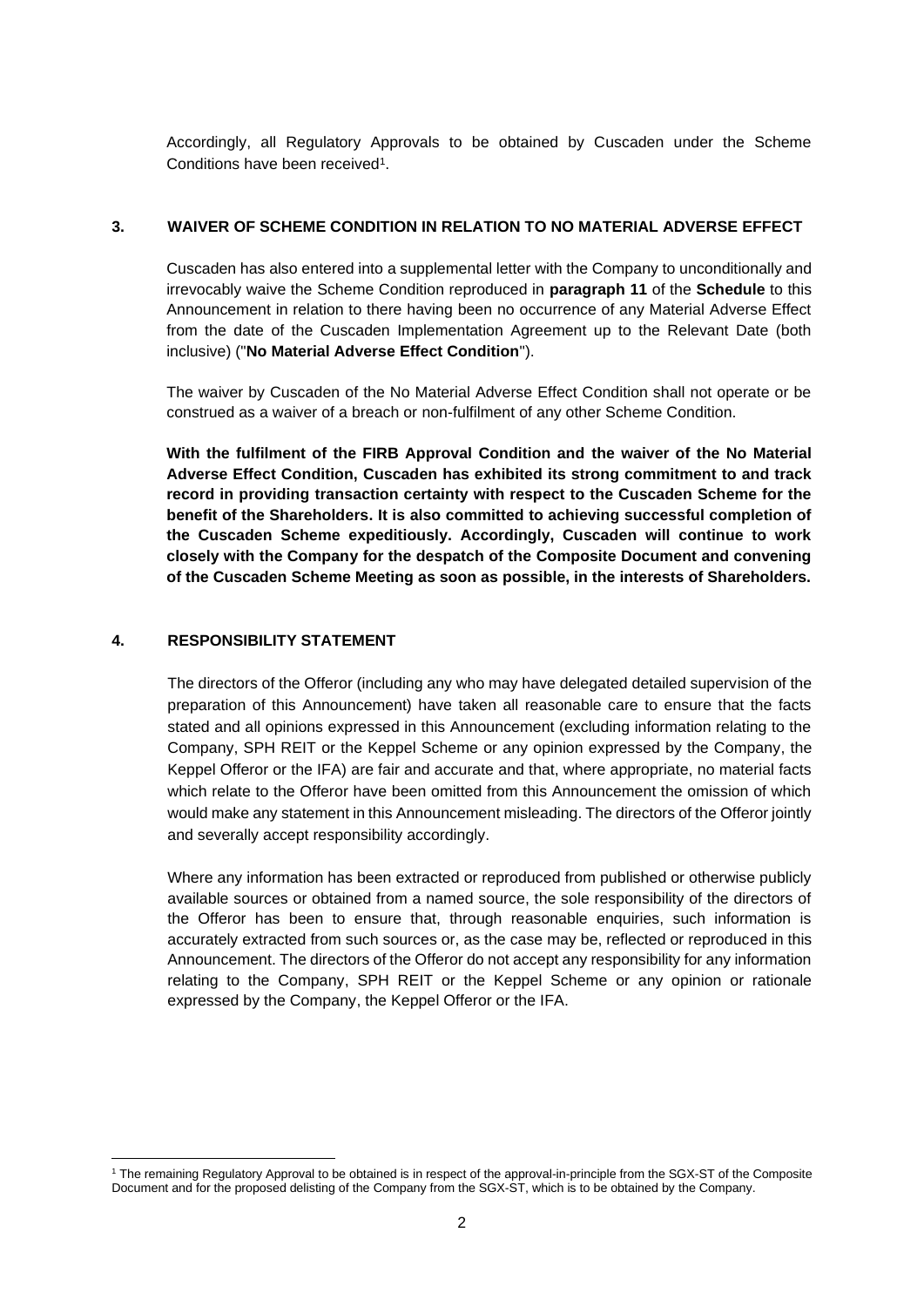By order of the board of directors

**CUSCADEN PEAK PTE. LTD.** 

2 December 2021

*Any queries relating to this Announcement should be directed to one of the following:*

### **Morgan Stanley Asia (Singapore) Pte.**

as Financial Adviser to Cuscaden Peak Pte. Ltd. Tel: +65 6834 6857

For media enquiries, please contact:

## **Klareco Communications Pte. Ltd.**

Ms Ang Shih-Huei / Ms Pearl Lam Tel No: +65 9189 1039 / +65 9724 0521 Email: [SAng@klarecocomms.com](mailto:SAng@klarecocomms.com) / [plam@klarecocomms.com](mailto:plam@klarecocomms.com)

#### *Forward-Looking Statements*

*All statements other than statements of historical facts included in this Announcement are or may be forward-looking statements. Forward-looking statements include but are not limited to those using words such as "seek", "expect", "anticipate", "estimate", "believe", "intend", "project", "plan", "strategy", "forecast" and similar expressions or future or conditional verbs such as "will", "would", "should", "could", "may" and "might". These statements reflect the Offeror's or the Company's (as the case may be) current expectations, beliefs, hopes, intentions or strategies regarding the future and assumptions in*  light of currently available information. Such forward-looking statements are not guarantees of future *performance or events and involve known and unknown risks and uncertainties. Accordingly, actual results may differ materially from those described in such forward-looking statements. Shareholders and investors of the Offeror and the Company should not place undue reliance on such forward-looking statements, and neither the Offeror nor the Company undertakes any obligation to update publicly or revise any forward-looking statements.*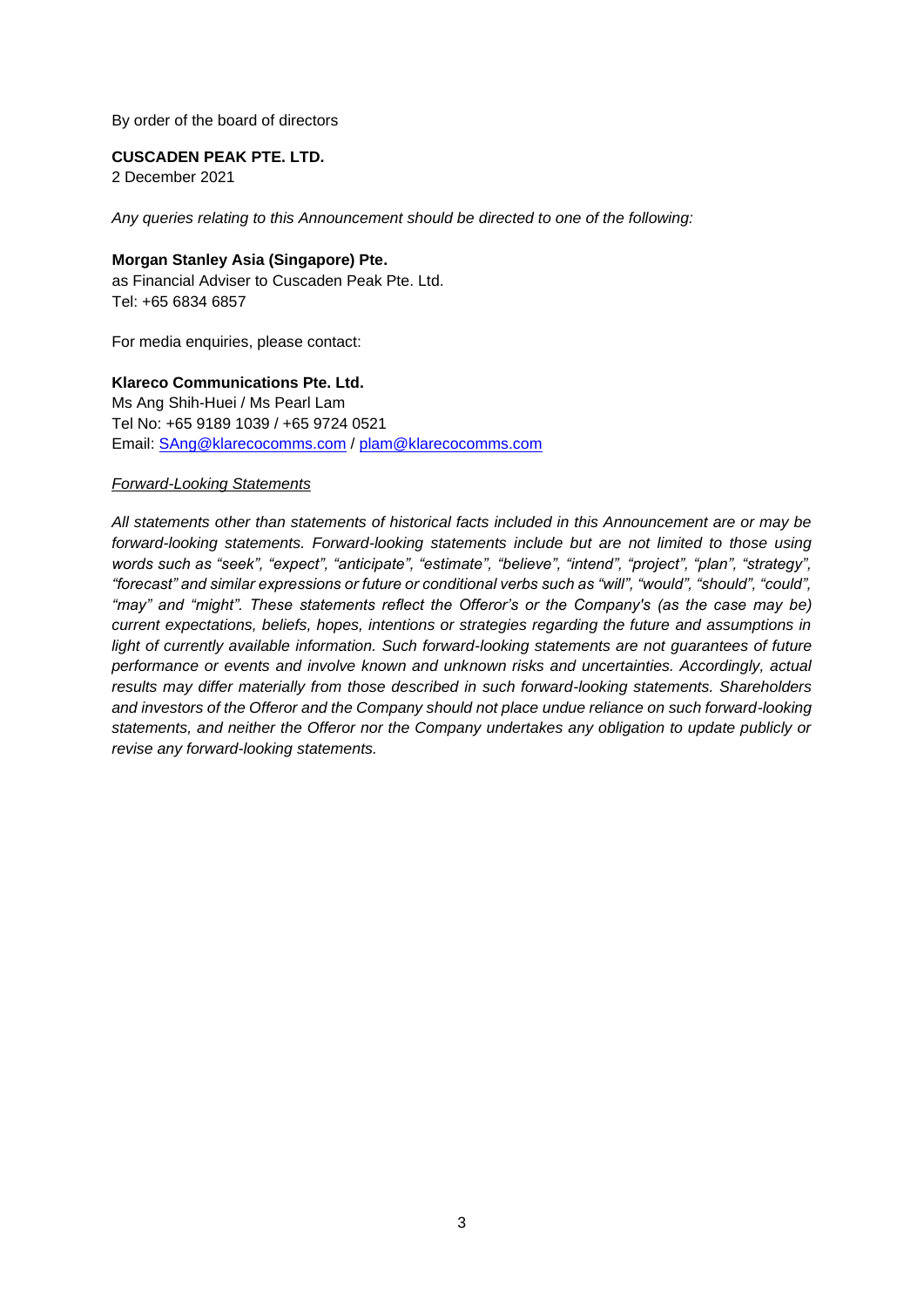## **SCHEDULE**

### **Scheme Conditions**

All capitalised terms used and not defined in this Announcement shall have the same meanings given to them in the Cuscaden Implementation Agreement, a copy of which is available for inspection during normal business hours at the registered office of the Company from the Cuscaden Joint Announcement Date up until the Effective Date. All references to Clauses and Schedules below refer to the clauses and schedules of the Cuscaden Implementation Agreement.

Pursuant to Clause 3.1 of the Cuscaden Implementation Agreement, the Acquisition and the Cuscaden Scheme are conditional upon the satisfaction (or, where applicable, the waiver) of the following conditions precedent to the implementation of the Cuscaden Scheme:

| No. | <b>Scheme Condition</b>                                                                                                                                                                                                                                                                                                                                                  |                                                                                                                                         | <b>Status</b>                                                                                                                                                  |
|-----|--------------------------------------------------------------------------------------------------------------------------------------------------------------------------------------------------------------------------------------------------------------------------------------------------------------------------------------------------------------------------|-----------------------------------------------------------------------------------------------------------------------------------------|----------------------------------------------------------------------------------------------------------------------------------------------------------------|
| 1.  | Approval by Shareholders for the Cuscaden Scheme: the<br>approval of the Cuscaden Scheme by a majority in number<br>representing three-fourths in value of the Shareholders present<br>and voting at the Cuscaden Scheme Meeting pursuant to the<br>requirements of Section 210(3AB) of the Companies Act;                                                               |                                                                                                                                         | To be sought at the Cuscaden<br>Scheme Meeting to be convened<br>by the Company                                                                                |
| 2.  | Approval by Shareholders for the DIS: the approval by the<br>Shareholders at the EGM for a distribution-in-specie by the<br>Company of the Relevant SPH REIT Units to each Eligible<br>Shareholder as part of the Cuscaden Scheme Consideration;                                                                                                                         |                                                                                                                                         | To be sought at the EGM to be<br>convened by the Company                                                                                                       |
| 3.  | Completion of the Media Business Restructuring: the<br>completion of the Media Business Restructuring (including the<br>Conversion on or prior to the Record Date) on or prior to the<br>Record Date;                                                                                                                                                                    |                                                                                                                                         | Completed on 1 December 2021                                                                                                                                   |
| 4.  | Court Order: the grant of the Scheme Court Order by the Court<br>and such court order having become final;                                                                                                                                                                                                                                                               |                                                                                                                                         | To be sought after the Cuscaden<br><b>Scheme Meeting</b>                                                                                                       |
| 5.  | ACRA Lodgement: the lodgement of the Scheme Court Order<br>with ACRA in accordance with Section 210(5) of the Companies<br>Act;                                                                                                                                                                                                                                          |                                                                                                                                         | The<br>Scheme Court Order is<br>targeted to be lodged with ACRA<br>on or around the date falling 10<br>Business Days after the close of<br>the election period |
| 6.  | Regulatory Approvals: (a) all the Regulatory Approvals having<br>been obtained or granted and remaining in full force and effect<br>from the date such Regulatory Approvals are obtained or granted,<br>up to the Relevant Date, and (b) where relevant, all applicable<br>waiting periods in relation to the Regulatory Approvals having<br>expired or been terminated; |                                                                                                                                         | See status as set out in (i) to (v) of<br>this Schedule below                                                                                                  |
|     | (i)<br>confirmation from the SIC that:                                                                                                                                                                                                                                                                                                                                   |                                                                                                                                         | Satisfied                                                                                                                                                      |
|     | (a)                                                                                                                                                                                                                                                                                                                                                                      | Rules 14, 15, 16, 17, 20.1, 21, 22, 28, 29 and 33.2<br>and Note 1(b) on Rule 19 of the Code do not apply<br>to the Cuscaden Scheme; and |                                                                                                                                                                |
|     | (b)<br><b>Scheme Conditions;</b>                                                                                                                                                                                                                                                                                                                                         | the SIC has no objections to the Cuscaden                                                                                               |                                                                                                                                                                |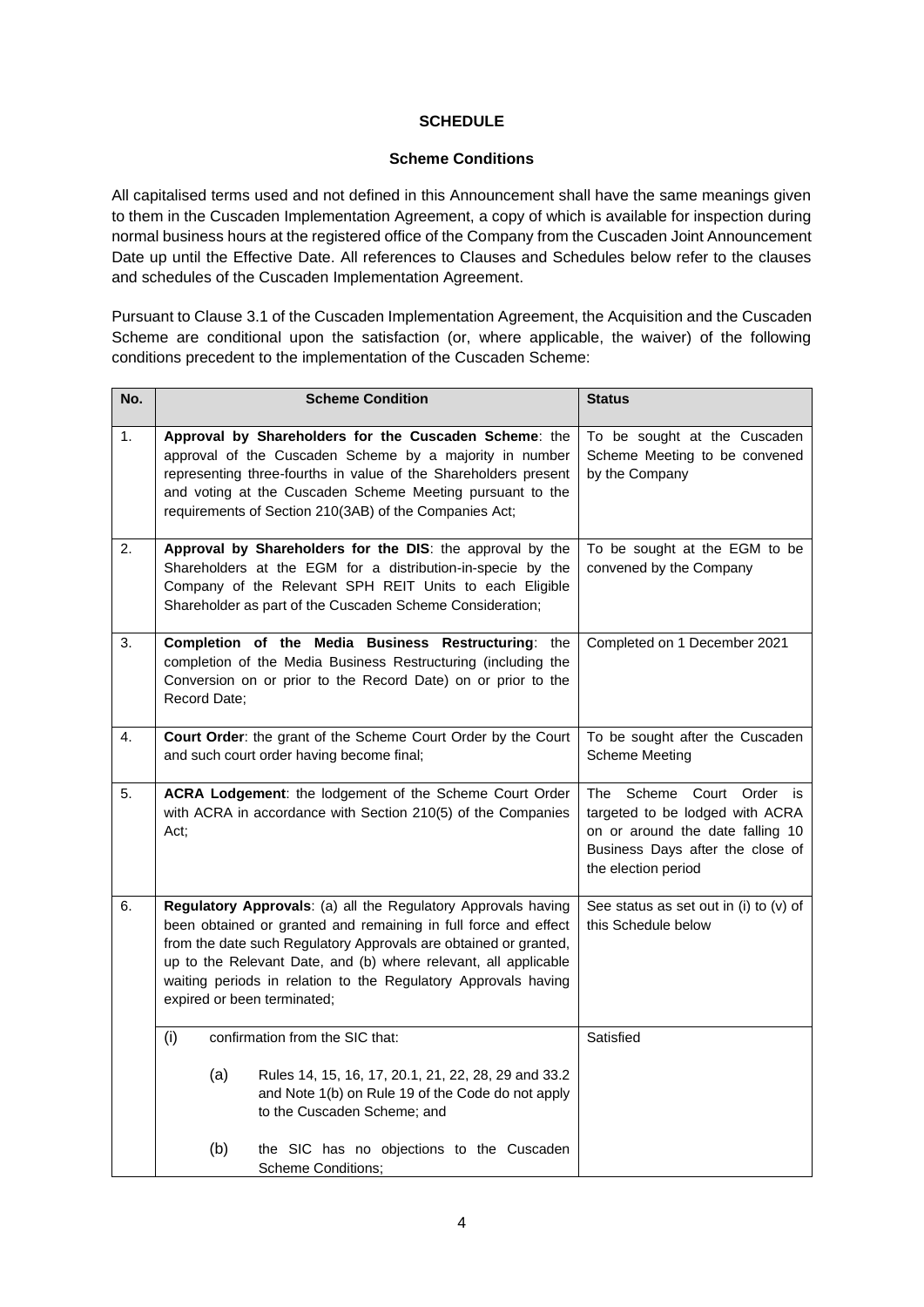| No. | <b>Scheme Condition</b>                                                                                                                                                                                                                                                                                                                                                                                                                                                                                                                                                                                                     | <b>Status</b>                            |
|-----|-----------------------------------------------------------------------------------------------------------------------------------------------------------------------------------------------------------------------------------------------------------------------------------------------------------------------------------------------------------------------------------------------------------------------------------------------------------------------------------------------------------------------------------------------------------------------------------------------------------------------------|------------------------------------------|
|     | (ii)<br>approval-in-principle from the SGX-ST of the Composite<br>Document and for the proposed delisting of the Company<br>from the SGX-ST after the Cuscaden Scheme becomes<br>effective and binding in accordance with its terms;                                                                                                                                                                                                                                                                                                                                                                                        | Pending                                  |
|     | (iii)<br>32B<br>approval,<br>Section<br>of<br>the<br>pursuant<br>to<br>Telecommunications Act, Chapter 323 of Singapore, from<br>the Info-Communications Media Development Authority in<br>connection with the acquisition by the Offeror of an indirect<br>interest in M1 Limited pursuant to the acquisition of voting<br>shares or voting power of the Company arising from the<br>Cuscaden Scheme becoming effective in accordance with<br>its terms;                                                                                                                                                                   | Satisfied                                |
|     | (iv)<br>approval from the Monetary Authority of Singapore<br>necessary for a change in control of the SPH REIT<br>Manager and the acquisition of effective control of KBS US<br>Prime Property Management Pte. Ltd. arising from the<br>Cuscaden Scheme; and                                                                                                                                                                                                                                                                                                                                                                | Satisfied                                |
|     | (v)<br>clearance from the Foreign Investment Review Board<br>under the Australian Foreign Acquisitions and Takeovers<br>Act 1975;                                                                                                                                                                                                                                                                                                                                                                                                                                                                                           | <b>Satisfied</b>                         |
| 7.  | No Illegality: between the date of the Cuscaden Implementation<br>Agreement and up to the Relevant Date, no order, injunction,<br>judgment or decree issued by any Governmental Authority or other<br>legal restraints or prohibition preventing the consummation of the<br>Acquisition or implementation of the Cuscaden Scheme shall be in<br>effect;                                                                                                                                                                                                                                                                     | To be determined on the Relevant<br>Date |
| 8.  | No Prescribed Occurrence: between the date of the Cuscaden<br>Implementation Agreement and up to the Relevant Date, no<br>Prescribed Occurrence in relation to (a) the Offeror; or (b) any SPH<br>Group Company or Woodleigh JV, in each case, occurring other<br>than as required or contemplated by the Cuscaden Implementation<br>Agreement or the Cuscaden Scheme;                                                                                                                                                                                                                                                      | To be determined on the Relevant<br>Date |
| 9.  | Company Warranties: there having been no material breach by the<br>of its warranties given under the Cuscaden<br>Company<br>Implementation Agreement as at the date of the Cuscaden<br>Implementation Agreement and as at the Relevant Date as though<br>made on and as at each such date, except to the extent any warranty<br>given by it expressly relates to an earlier date (in which case as at<br>such earlier date), in each such case, which has resulted in a<br>Material Adverse Effect and not been substantially remedied as of<br>the Relevant Date and is material in the context of the Cuscaden<br>Scheme; | To be determined on the Relevant<br>Date |
| 10. | Offeror Warranties: there having been no material breach by the<br>Offeror of its warranties given under the Cuscaden Implementation<br>Agreement as at the date of the Cuscaden Implementation<br>Agreement and as at the Relevant Date as though made on and<br>as at each such date, except to the extent any warranty given by it                                                                                                                                                                                                                                                                                       | To be determined on the Relevant<br>Date |